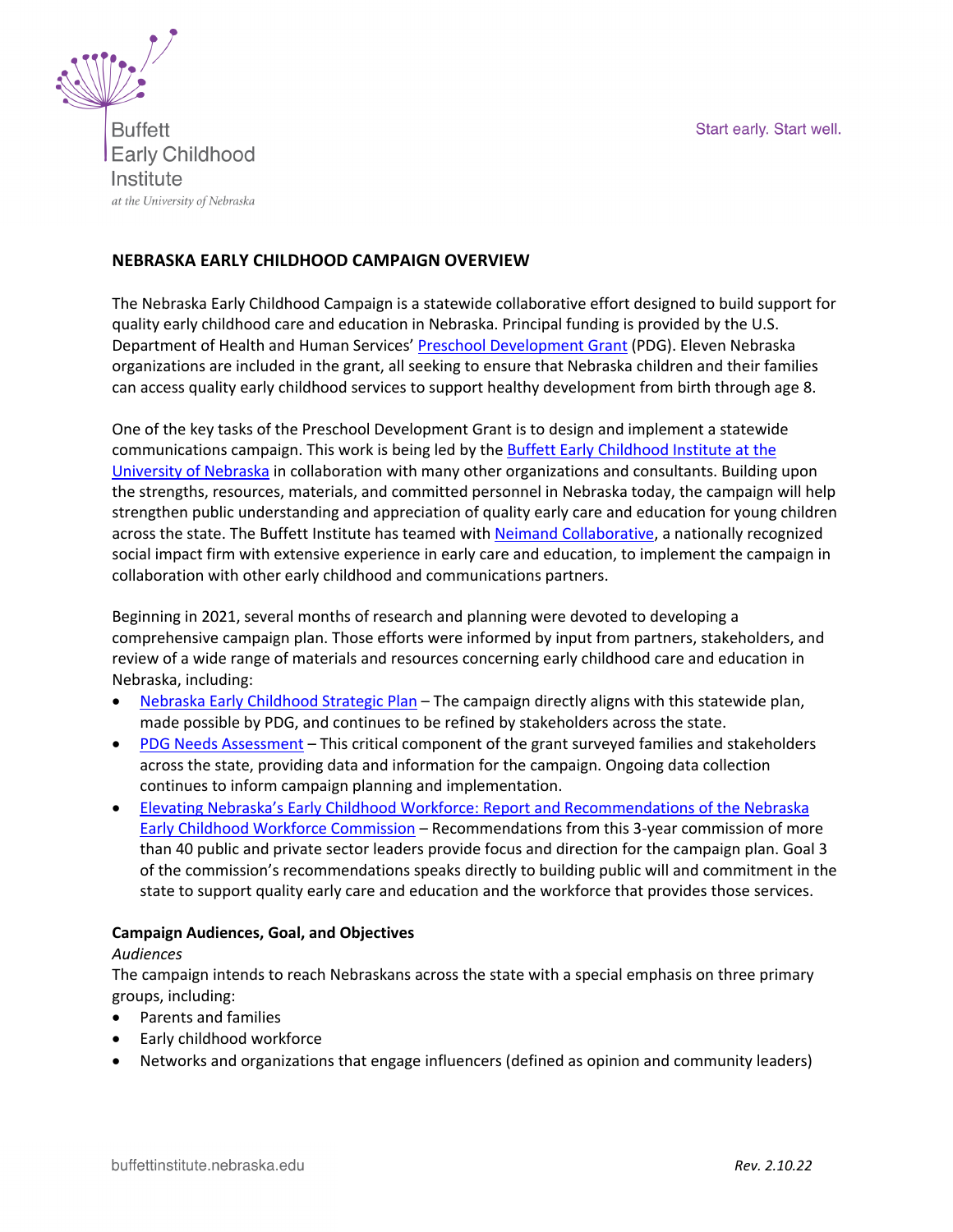## *Goal and Objectives*

The goal of the Nebraska Early Childhood Campaign is to build support for quality early childhood care and education in Nebraska. The campaign will focus on the following objectives:

- Promote an aligned understanding of quality in early childhood care and education
- Increase understanding and appreciation of the role of the early childhood workforce in providing quality care and education in Nebraska
- Expand recognition of the economic importance of quality early care and education and the early childhood workforce
- Build public will for access to quality early childhood care and education
- Increase communications capacity among campaign partners and collaborators to sustain and continue community engagement efforts made in public campaigns

To achieve this goal and these objectives, the campaign will:

- Promote a shared understanding between families and the field of the definition of quality early childhood care and education
- Empower parents and families to ask for access to quality
- Position the early childhood workforce as a critical provider of quality care other than the family
- Emphasize that access to quality for all children requires a well-trained and well-compensated workforce
- Provide parents and others with a website that is a clearinghouse for easy-to-find resources, information, and materials that present a cohesive picture of quality care to parents and the public
- Create and disseminate supplementary materials about quality care and the early years of life to Nebraska communities and partners
- Use existing networks, relationships, and aligned activities of partners to reach early childhood system leaders and policymakers

### **Communications and Marketing**

The campaign will complement work already taking place by a wide range of collaborating organizations in Nebraska's early childhood community. New elements include:

- Market research to better understand audience attitudes and effective outreach strategies
- Message and materials development
- Building a website for sharing information and resources
- Direct outreach, advertising, and engagement
- Media and public relations
- Campaign evaluation and documentation

### **Campaign Advisory Group**

The campaign will leverage the insights and partnership from a key group of statewide early childhood care and education stakeholders who are closely connected to Nebraska communities and families. This group will provide important feedback and counsel throughout the life of the campaign and will serve as ambassadors for the campaign, helping to share, amplify, and drive engagement across the state. The advisory group will assist in engaging networks to maximize Nebraska's strengths and resources in support of outreach and dissemination of materials.